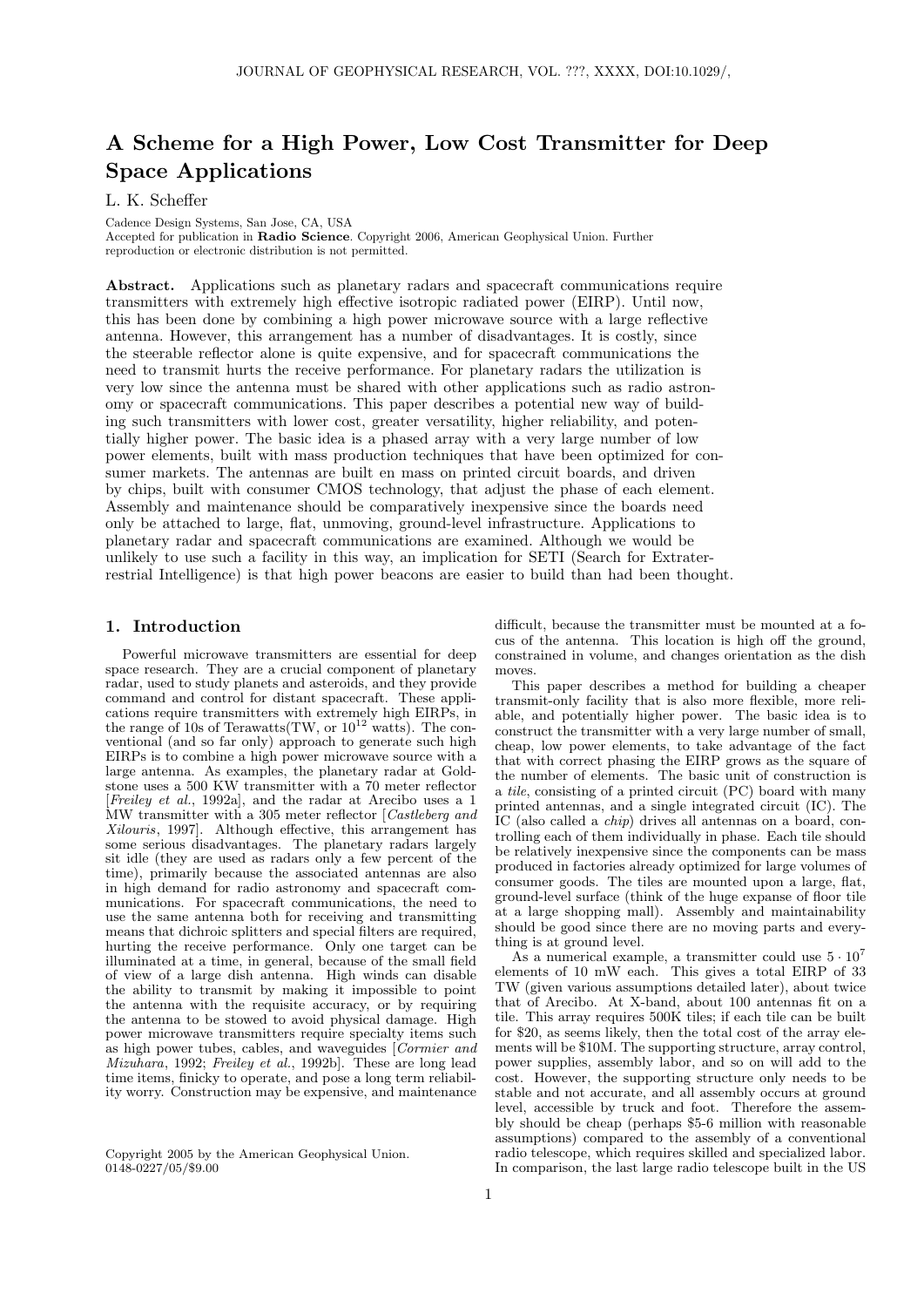was the fully steerable 100 meter paraboloid at Green Bank, which cost about \$100 million.

This arrangement has advantages in addition to cost. Reliability should be high, since with proper design no individual element is crucial, and elements can be replaced while the transmitter is running. Unlike a dish, the transmitter could be used in any wind conditions. (The effects of rain are the same, and the effects of snow may be worse since the antenna cannot be tipped to dislodge the snow). Also unlike a dish, multiple beams in very different directions can be generated simultaneously, though the total available power must be shared. Furthermore, the design is low risk, since a much smaller prototype with identical parts can be characterized before large quantities are ordered. The array can be expanded at any time, even after initial construction is complete, if more power is needed. For spacecraft commanding, a separate transmit only facility removes the need for each receiving antenna to simultaneously transmit, which allows a helpful gain in receive efficiency. For planetary radar, the efficiency of operations would be considerably improved since a separate transmitter means the entire allocation of radio telescope time (the hardest asset to acquire) could be devoted to receiving.

## 2. Previous work

Conventional planetary radar transmitters are described in Freiley et al. [1992a] and Castleberg and Xilouris [1997]. A recent overview of asteroid research by radar is available [Ostro et al., 2002], along with a much more extensive bibliography [Ostro, 2003]. Spacecraft uplink requirements are described in a JPL document [JPL, 2003].

There has been an enormous amount of work in the field of phased array radars in general. A search of the IEEE data base alone shows more than 500 papers on this topic. Brookner [2002] presents an overview. In general this work considers much smaller numbers (at most tens of thousands, instead of tens of millions) of much higher powered elements (watts and up, compared to milliwatts in the current work) [Kopp et al., 2002].

Phased array transmitters for planetary applications were considered in the work of Dickinson et al. [1999], but the approach there used a small number (2) of large transmitters and antennas.

Small signal work integrating many phased elements on a chip (though for receive, not transmit) is covered by Hashemi et al. [2004].

For spacecraft, dedicated transmit-only facilities have been proposed [Cornish, 2001], but are seldom useful since it is unusual to have several different spacecraft in the same (very small) field of view of a large parabolic antenna (one exception is Mars, which is the case for which the dedicated uplink facility was proposed.)

# 3. Overall Design

The basic design is a very large number of small transmitters, individually controllable in phase. The basic unit of construction is a tile, consisting of a PC board mounted a few mm above a flat metal plate. The PC board has an array of antennas printed on it, all driven by a single chip that contains a programmable phase shifter and low power RF amplifier for each antenna. A central computer sends commands to each tile's chip to control the phases of the elements and modulate the beam(s). For an X-band transmitter, a tile would be roughly 25 cm on a side and contain about 100 antennas.

Physically, the tiles are mounted on a large flat surface such as a concrete slab. The main array is divided into quarters, so a portion of the array can be shut down to allow servicing without taking the array out of service (though the maximum available power would be reduced, of course). Access roads and paths allow easy maintance. A golf cart size vehicle can be driven within a few meters of any point in the array, and a worker on foot, and at ground level, can then service or replace any element.

Each chip receives its master phase reference from a central source via a network of cables, most likely fiber optics. Phase stability is obtained by a combination of physical stability of the distribution network and periodic calibration.



Figure 1. Overview of the physical design of the array.

### 3.1. Design of the board

A possible board design is shown in Fig. 2. Printed arrays of antennas such as proposed here are well known, and have been extensively studied, measured, and used in applications (see Ashkenazy et al. [1986] or Au et al. [1996], for example). Fig. 2 shows dipoles for simplicity. In practice, both spacecraft commanding and planetary radar use circularly polarized beams. There are many designs for printed antennas with circular polarized radiation [Li et al., 2003; Nesic et al., 1998; Ravipati and Shafai, 1999; Luk and Ka-Yan, 2003; Lee et al., 1996] that have appropriate characteristics. They offer roughly 6 dB gain on axis and about a 90 degree wide radiation pattern, down about 3 dB at that point. Since a 3 dB gain was used for the EIRP calculation, an array comprised of the above elements could generated the proposed EIRPs anywhere within 45 degrees of the zenith.

Since the elements of an array antenna are closely packed, they interact strongly. The author has been unable to find any studies of closely packed circularly polarized antennas, but Ashkenazy et al. [1986] studied arrays of dipoles spaced at 0.7 $\lambda$ , and obtained bandwidths of 20%. Au et al. [1996] studied arrays of patch antennas spaced at  $0.52\lambda$ , and concluded that bandwidths of >15%, with a VSWR< 2, could be attained over a scan angles of ±45 degrees. Here we assume similar results can be obtained for circular polarizations.

The beam could be steered lower, all the way to the horizon if desired, but efficiency would suffer considerably. This may not be a problem for routine spacecraft communications, which have considerable margin, but means that planetary radar or emergency spacecraft communications would be best if conducted when the target is high in the sky.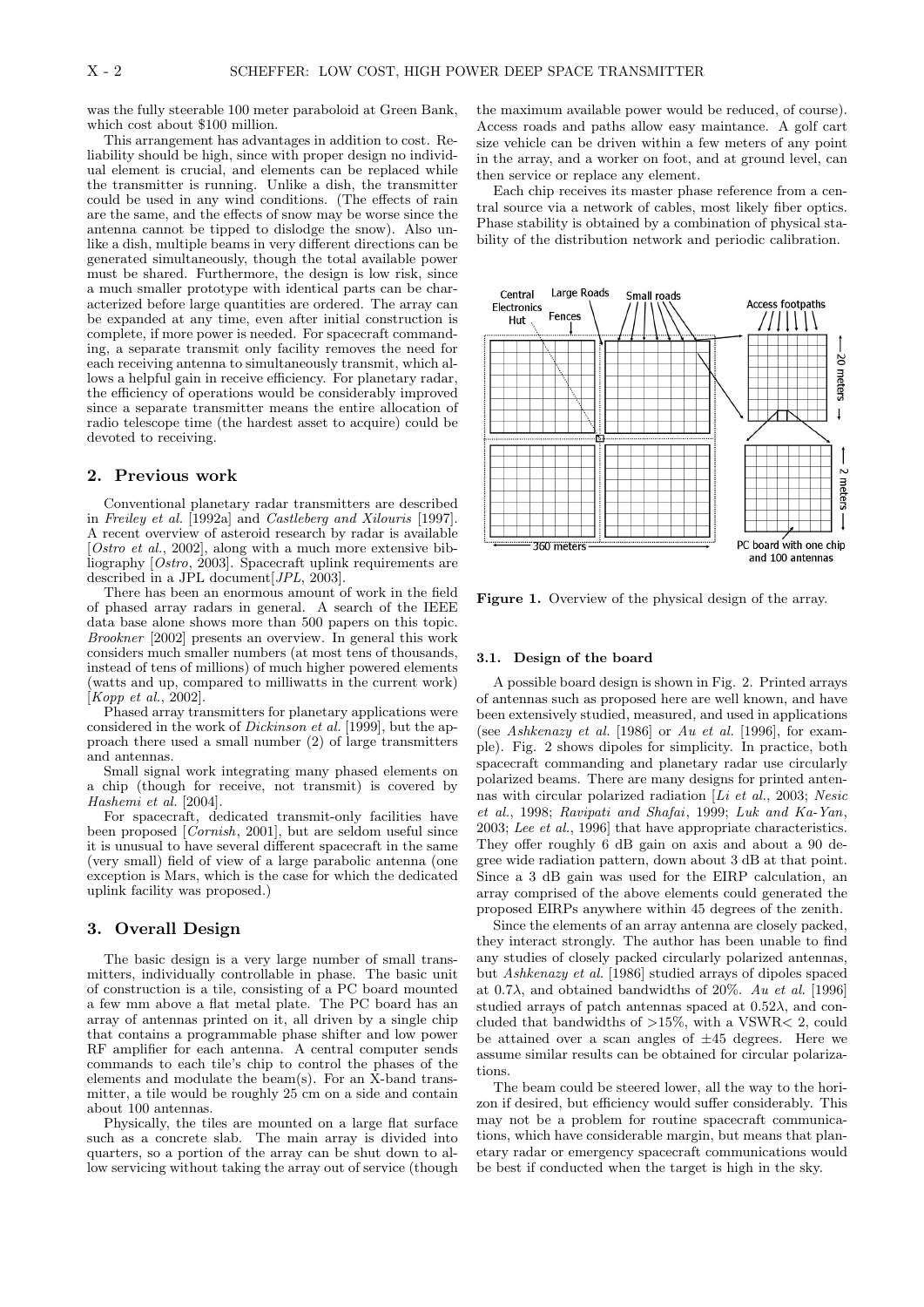Another good reason to not point down to the horizon is the safety of nearby personnel. Even sidelobes could pose a problem here - with a facility of the size envisioned, a −40 dB sidelobe still represents a 1 MW EIRP. For safety, it seems safest to surround each quarter of the array with a tall metallic fence, such as used at Arecibo (though in this case the 15 meter fence was used to prevent the warm ground from radiating into the feed). Each quadrant has its own fence to allow unprotected personnel to service one portion of the array while the other portions remain in service.



Figure 2. Board Design: This is a simplified schematic version, showing a 5 by 5 matrix of dipole antennas. The real board would have a 10 by 10 matrix of circularly polarized patch antennas. The board is spaced a fraction of a cm above an aluminum plate, which provides a ground plane for the antennas.

### 3.2. Design of the chip

The design of the chip involves several decisions. How many phase bins are required? How often must the phase be updated? Is amplitude control needed for each transmitter, or will phase control alone suffice? How does each chip receive its command and control information? How can the modulation of the many elements be coordinated?

First, fine grained phase control is not essential. If we have N equally spaced phases, and pick the nearest one, then the error in phase must be in the range  $-\pi/N - \pi/N$ . The component of the E field in the desired direction shall be reduced by the cosine of the phase error. Assuming the errors are uniformly distributed (in general a reasonable assumption - see Appendix 2), the average loss in amplitude shall be

$$
\frac{\int_{-\pi/N}^{\pi/N} \cos(\theta) d\theta}{2\pi/N} = \frac{\sin(\pi/N)}{\pi/N}
$$

This loss is shown in Table 1. The point of diminishing returns is reached at 3 or 4 phase bits (8 or 16 phase possibilities). In what follows the use of 4 phase bits is assumed.

Table 1. Losses from different numbers of phase bins.

| Number of bits    Number of phase bins   Loss in dB |       |
|-----------------------------------------------------|-------|
|                                                     | 3.92  |
|                                                     | 0.91  |
|                                                     | 0.22  |
|                                                     | 0.056 |
|                                                     | 0.014 |

One of the simplest ways of controlling the phase is to generate the 16 phases and then choose amongst them using a multiplexor. This basic technique has been demonstrated in a single chip phased array receiver at 24 GHz in the work of Hashemi et al. [2004] and should therefore not be a problem at 8 GHz.

The elements do not need variable amplitude for this application, since we are optimizing for maximum power at the beam center and not for beam shape or sidelobes. For a single beam, there is no penalty in EIRP for not controlling the amplitude. For generating multiple simultaneous beams the lack of amplitude control induces a small penalty. If an array is capable of generating a single beam of EIRP P, but is programmed to generate M beams, adjusting only the phase but not the power of each element, then each beam will have an EIRP of slightly less than  $P/M$ . Appendix 2 shows this loss is, in theory, about 1.05 dB in the limit of large M. Simulations show a similar loss for smaller values of M.

### 3.3. Updating the phase

For almost all applications (with the possible exception of aiming a beam at a geosynchronous satellite) the phase of each transmitter module must vary as the Earth rotates and the target moves. Also, for spacecraft uplink, the motion of the target must be taken into account, so the signal arrives at the correct apparent frequency, and different frequencies must be generated for the different uplinks.

Any fixed or slowly varying phase offset can be compensated for by the command and control system. However, any practical command network would not have the bandwidth to command each transmitter phase change directly. Therefore each chip must be capable of locally computing at least some of the desired phase evolution. This leads to two related update rates. The first is how often the phase must be updated, which determines the required speed of on-chip calculations. The second is the rate at which the phase model must be updated, which determines the bandwidth needed between the central computer and the chips of the array.

Calculating the first rate is straightforward. For uplink applications, the phase update rate is determined by the need to generate different uplink frequencies from a common reference. Generating a frequency different by f Hz, by slipping an N phase transmitter, requires phase updates at  $f \cdot N$ Hz. The deep space uplink band is 50 MHz wide [JPL, 2003]. Assuming a reference frequency in the center of the band, and 16 phase bins, this requires phase updates at a 400 MHz rate. For planetary radar applications, the required rate is simply the maximum modulation rate desired. The current limit is 20 Mbaud, but higher rates would be helpful on those rare occasions where the signal to noise permits, so perhaps 100 MHz would be reasonable target.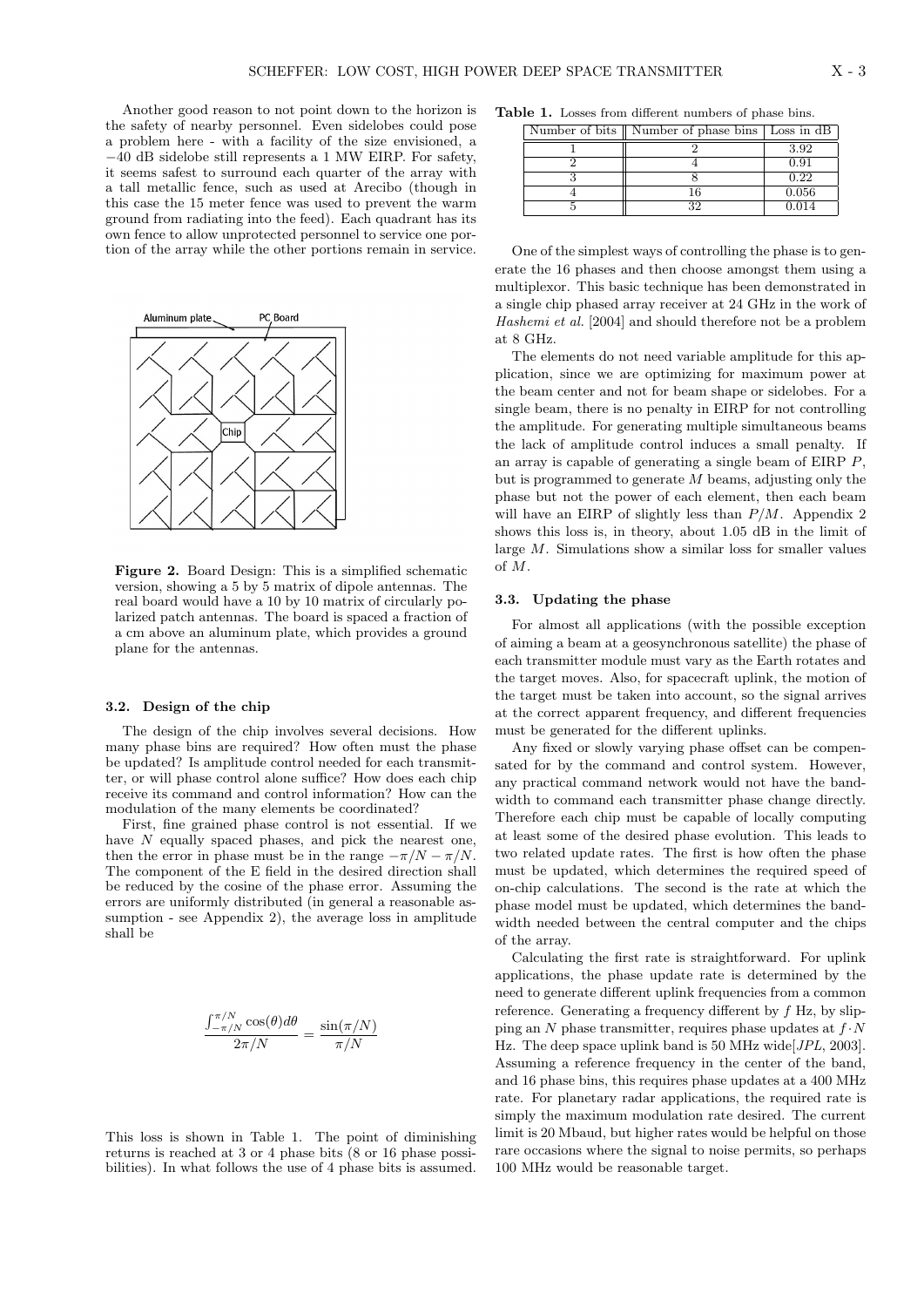

Figure 3. Design of Chip. This shows the RF path, and how the beams are modulated and summed.

#### 3.4. Phase Model Updates

The second calculation is harder, since it depends on the model of phase evolution used. After a fixed phase, the next simplest phase evolution is linear in time. Assuming each chip could do such a linear evolution, how often do the coefficients need to be reloaded? Most motion in the solar system is circular, or nearly so, so this is the case we will analyze. We consider the case of a moving source; the moving target case is similar. For a single circular motion of angular velocity  $\omega$  and radius d, the extra phase (in cycles) to be traversed is  $P(t) = \frac{d}{\lambda} \sin(\omega t)$ . We can expand this in a Taylor series about time  $t_0$  to get:

$$
P(t) = \frac{d}{\lambda} [\sin(\omega t_0) + \omega \cos(\omega t_0)(t - t_0) - \frac{\omega^2 \sin(\omega t_0)}{2} (t - t_0)^2 + O(\omega^3 (t - t_0)^3)]
$$

Assuming we set the initial phase and rate of change at  $t_0$ , then the leading error term is

$$
\frac{d}{\lambda} \cdot \frac{\omega^2 sin(\omega t_0)}{2} (t - t_0)^2
$$

This error grows quadratically with time. A reasonable limit might be when it reaches  $1/8$  of a phase bin. If we have N phase bins, using  $|\sin(\omega t_0)| \leq 1$ , the phase error is always acceptable if



Figure 4. How the CW phase of each beam is computed.

The transmitted phase is determined by the sum of many of these (almost) circular motions. Even for a target fixed in inertial space there are 3 terms: the motion of the earth around the sun, the array center around the axis of the earth, and the orientation of the array around its center. For a target in orbit around another planet, there are two more terms - the orbit of the planet around the sun, and the orbit of the spacecraft around the planet. Table 2 shows how long a linear phase can be used with less than 1/8 phase bin error. A low orbit around Jupiter is assumed as this gives the fastest phase change of any likely solar system mission.

All terms except for array and tile orientation are shared by all elements of the array, and the sum of linear phase evolutions is itself a linear evolution. Therefore a single linear phase evolution, broadcast to all chips, will cover most of the needed phase variation.

The remaining components of phase evolution are tile and element specific, and are represented by the lines 'Tile orientation' and 'Array orientation' in Table 2. If both the phase and the phase derivative are set exactly at a given time, the errors in relative phase within a tile will will be less than 1/8 of a phase bin for the next 887 seconds. Likewise, they phase of a tile with respect to the array center will be good for 24 seconds. These times can be doubled by setting the error to zero in the middle of the time span instead of at the beginning. This rate is sufficiently slow that a simple command scheme, as shown in section 3.7, could keep all chips updated. A longer time between updates could be obtained with a higher order model, but is probably unnecessary. The hardware needed to locally compute a phase evolution linear in time is relatively straightforward, and shown in Fig. 4.

#### 3.5. Distributing the phase reference

To generate a coherent signal, all chips in the array need a common phase reference, obtained by distributing a master reference frequency to every chip. Since an X-band wavelength is about 3.5 cm, we can only afford a few mm of variability in the effective lengths of the distribution network.

Table 2. Time in seconds until the phase evolution from a given motion deviates by 1/8 phase bin from a linear extrapolation.

| Motion             | period           | Radius $(m)$  | Time (sec) |
|--------------------|------------------|---------------|------------|
| Tile orientation   | $1\;day$         | 0.15          | 887        |
| Array orientation  | $1 \mathrm{day}$ | 200           | 24.3       |
| Earth around sun   | 1 year           | $1.486e + 11$ | 0.325      |
| Earth spin         | $1 \mathrm{day}$ | $6.5e + 06$   | 0.134      |
| low Jupiter orbit  | 3 hours          | $7.2e + 07$   | 0.005      |
| Jupiter around sun | $11.9$ years     | $7.78e + 11$  | 1.693      |

$$
|t-t_0|<\sqrt{\frac{\lambda}{4Nd\omega^2}}
$$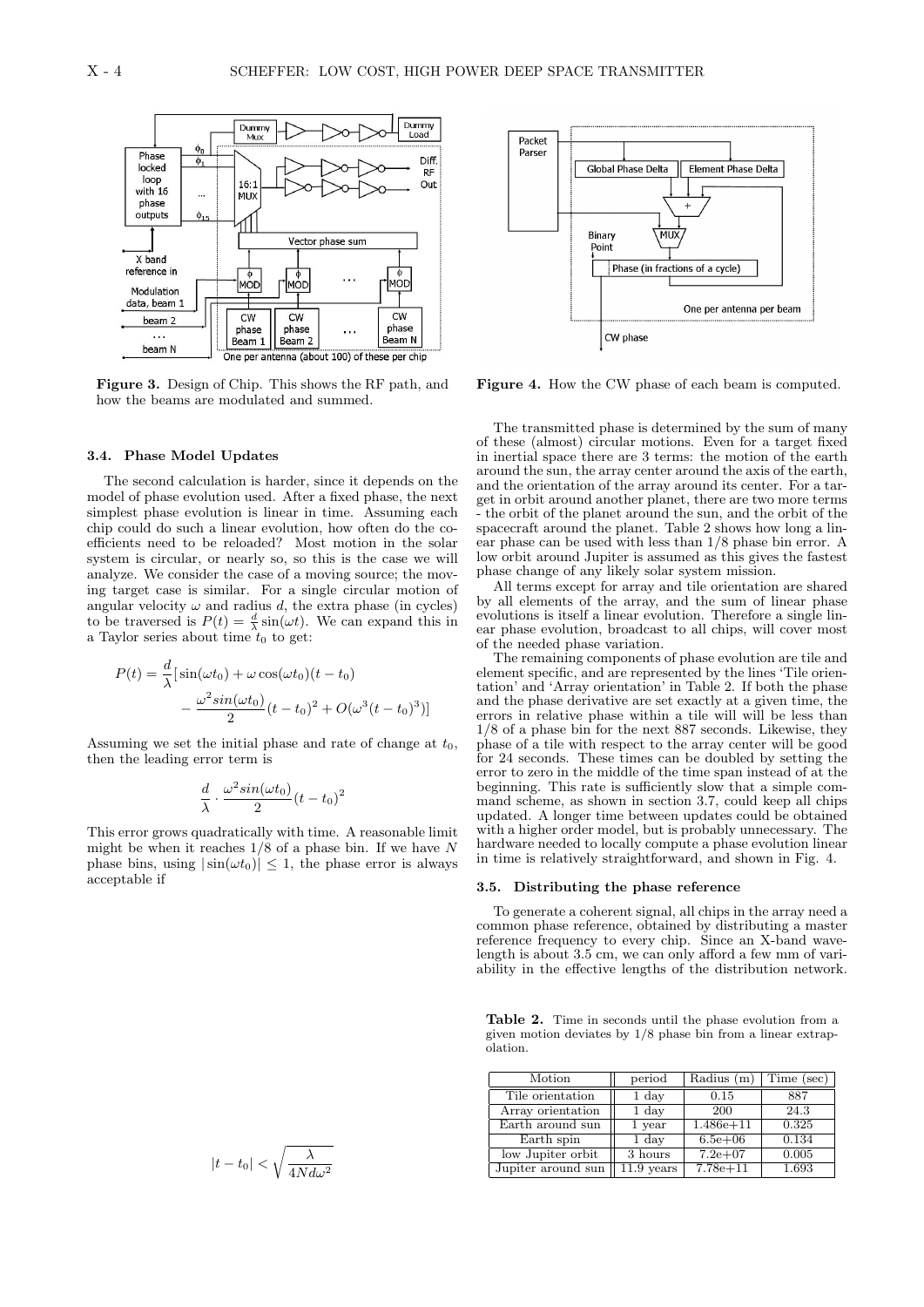Building such networks is a well studied problem [Shillue, 2002-Nov-14] and has well known solutions, since existing radio telescope arrays need to distribute even higher frequency signals over much larger distances. However, we wish to avoid the cost and complexity of the active length compensation schemes that achieve these high performances.

Fiber optics seem the best candidate for the master reference distribution. The coefficient of expansion of for optical cables is about  $8 \cdot 10^{-6}$ m/m/ $\mathrm{K}$ . Therefore if the array is 200 meters in radius, and we use uncompensated cables, then the temperature must held be constant to within 1◦K. This is not practical if the cables are exposed, and the simplest solution is to bury them. The ALMA group estimates that the diurnal temperature variation of a cable buried 1 meter deep is about 0.001◦K. This is sufficiently small that the stability is determined by the above-ground sections of the network. As long as these are kept to a few tens of meters, active length compensation of the feed network should not be required. This is the same conclusion as drawn by the Allen Telescope Array (ATA) [Dreher, 2003].

### 3.6. Modulating the beam



Figure 5. Array viewed from the side. Here the array is shown generating 3 beams. Although not to scale, this diagram shows that at the higher modulation rates, each bit is small compared to the physical size of the array.

Most applications of a deep space transmitter require a modulated beam. Normally phase modulation is used, and the necessary modulation rates depend upon the application. Radar needs the fastest rates to form high resolution radar images. Currently up to 20 MHz modulation rates are used [Ostro et al., 2002], but this is limited by the bandwidth of the transmitters used and even faster rates may be useful in particularly close encounters. Spacecraft ranging requires modulation at rates of up to 1 MHz. Both radar and ranging use relatively simple sequences which could be computed on chip, and so do not require high data bandwidth to each chip. Uplink data, on the other hand, is completely arbitrary and must be sent to each chip in its entirity. Existing spacecraft uplinks typically run at a few tens of KHz [JPL, 2003], so a slow mechanism would suffice for current applications. However, it is anticipated that the uplink bandwith will be significantly greater in the near future,  $[D'Addario,$ 2005], so it seems prudent to allow for this in the design.

Since we are computing the desired phase for each beam already, phase modulation is straightforward. The modulators, shown in Fig 3, simply add a constant to the desired phase for a '1', and pass the phase unchanged for a '0'. If

desired, another bit could be used to enable/disable each transmitter for each bit. This would double the bandwidth needed between the supervisory computer and the array, but would enable amplitude modulation, by turning off some or all transmitters for specified bits.

At the highest rates currently used, 20 Mbaud, each bit is 15 meters long when in flight. This is much smaller than the physical size of the array, so each transmitter must start to send the same data at a different time. See, for example, Fig. 5, where beam 1 is sent to the left, and beam 3 to the right. For the data of beam 1, the transmitter at R needs to run about 10-15 bits ahead of the transmitter at L, so that the modulated signals are all in phase in direction 1. For beam 3, the opposite is true - the transmitter at L must run ahead of the transmitter at R. The data bits, and the modulation, are exactly the same for each transmitter - only the start time is different. Therefore the data bits can be broadcast to all chips, but each chip must adjust the start time for each data stream. For any current or anticipated data rates, element specific delays are not needed - one delay per tile will suffice.

Delaying the bits until they are needed is not hard - a standard first-in first-out (FIFO) queue will work, and the central controller can keep each chip updated with the correct start time. The hardest part is that each chip must have a local clock, good to about a nanosecond relative to all other clocks in the array. Since they all receive a common reference frequency, maintaining synchronization is easy. Establishing synchronization on startup is harder, but seems possible. For example, the central processor could flip the phase on the reference, and each chip could set its clock to 0 when it sees a phase flip. The the central computer can send each chip a chip-specific offset to be applied to the clock.

### 3.7. Commands to the chips

A possible command structure is shown in figure 6. Each chip receives packets from below and from the left, and copies them to the chips above and to the right. In the absence of faults, both incoming packets will be identical. Each packet includes a checksum; if the incoming packets are not identical, the chip looks for one with a correct checksum, and sends it to both right and above neighbors. This scheme means each chip gets each packet even if there are faulty chips in the array (with a few minor exceptions - the first chip must work, and we assume that faulty chips don't generate erroneous packets with correct checksums). Assuming a 64 MHz bit rate, and 128 bit packets, each chip takes 2 usec to get each packet. If the array is divided into sections of no more than 500 by 500 tiles, a command wold take about a millisecond reach every tile in the array. This scheme implies some chips will get the data to be sent well before others. If a beam is transmitting at 20 MBaud, for example, it may need to buffer 20,000 bits to allow the data to reach all other tiles.

Using the numbers above, the control overhead is tolerable. Updating each of 250K chips once each 45 seconds for 16 beams implies one update every 11 usec, or about 20% of the capacity used for phase control. The remaining packets can be used for data, for an aggregate data rate in the range of 50 Mbits/sec. With this architecture, the data rate is shared among all the beams, but this should be little problem in practice since the deep space uplink band is only 50 MHz wide. Unless substantially more complex modulation schemes are adopted, 50 Mbits/sec will suffice. The one application that could use higher rates is planetary radar, but in this case pseudo-random codes are normally used. In this case, each chip could compute the sequence itself, requiring very little communication.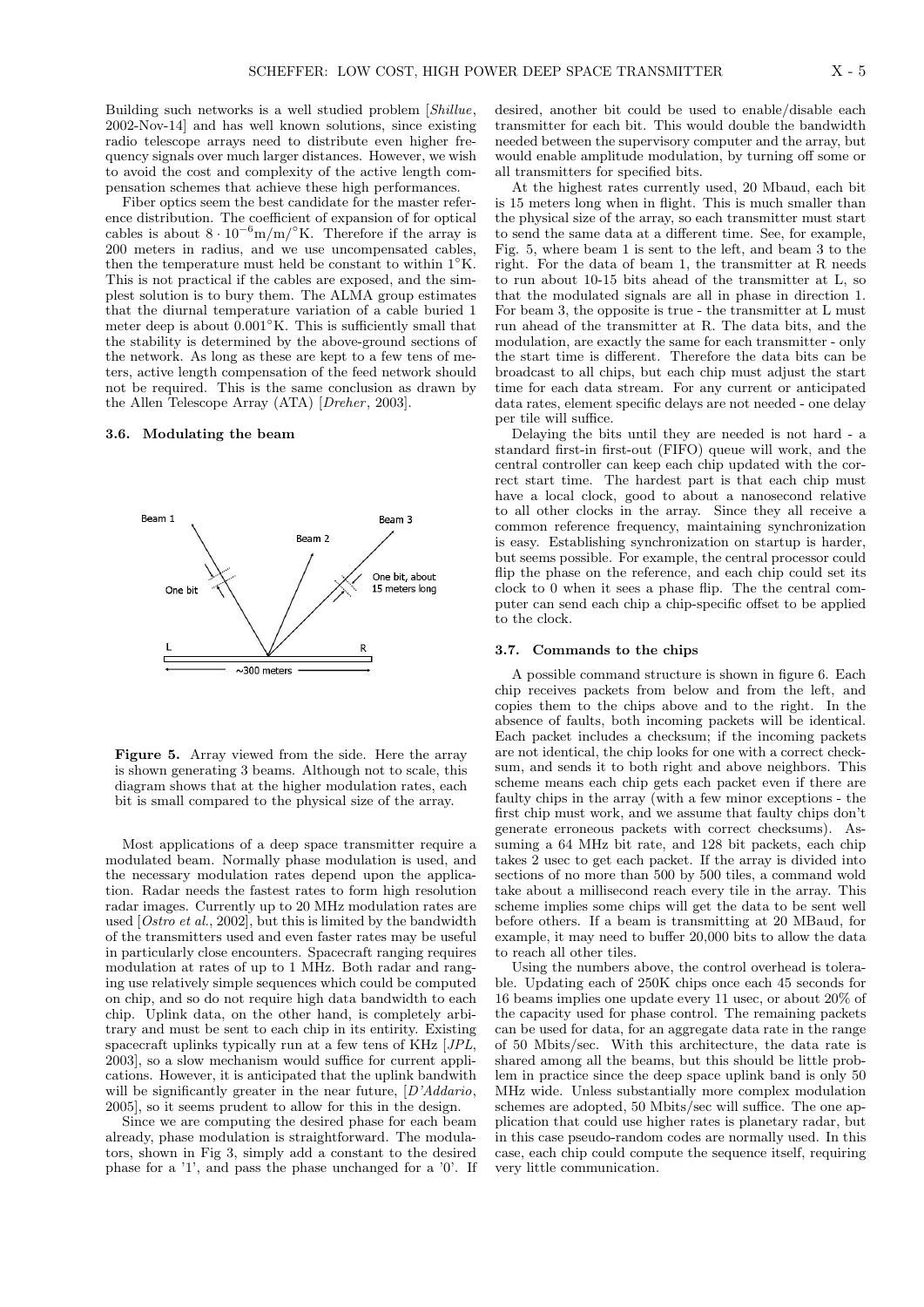

Figure 6. Commanding the array of chips. Note that the logical index (row and column) does not map in a simple way to exact physical locations, since the tiles may be placed non-uniformly, and the array may not be perfectly flat.

A relatively small number of different types of commands are needed to drive the array. Initialization commands must set the logical (row/column) address of each chip, and set the clock. Chip specific commands set phase models, and bit start times. Broadcast commands send data, data rates and modulation information, and the portion of the phase model that applies to the array as a whole.

### 3.8. Calibration

The uncalibrated transmitter will have a stable (but unknown) phase shift to each element. Likewise, the exact location of the phase center of each element is also unknown. The purpose of calibration is to determine these values. Conventional radio telescopes solve this problem by observing a variety of far away sources (in different directions) and then adjusting the coordinates and phases until the correlations are maximized. We could do the corresponding operation (observe the transmitter from a variety of different and distant locations, and record the phases sent by each element), at least for the initial calibration. Here is one possible procedure. First, enable a subset of the transmitters in the array, each to tuned to a unique frequency. Then overfly the array with a plane, and record the detailed waveform received over the entire bandwidth. Assuming the phase of the received waveform can be measured to  $10\%$  accuracy, the phase and location of each transmitter (and the trajectory of the plane) can be reconstructed to mm accuracy. How many transmitters can be calibrated in a single pass? Assuming a small plane is used, to keep costs low, we might pick an altitude of 1 km and velocity of 20 m/s. taking 100 seconds to pass through the portion of the beam within 45 degrees of the zenith. The maximum doppler shift at X-band will be less than 500 Hz, so a frequency spacing of 5 KHz will suffice to enable each to be measured independently. If the array can cover the whole X-band uplink of 50 MHz, then at least 10,000 elements at a time, so 100 passes should suffice for a 1M element array. This technique, though expensive and inconvenient, also allows the signal strength and polarization to be measured as a function of zenith angle.

For more frequent but less thorough calibrations, a simpler scheme might suffice. A receiver mounted high and nearby (perhaps on a tall pole) could measure the phase differences between sets of transmitters. Although this location is not in the primary beam of each antenna, it should suffice for tracking changes.

How often should the array be calibrated? Presumably, all transmitters in a single chip will track, and the coordinates of all the antennas should vary slowly at most. Temperature measurements of components of the array might allow much of the variation to be compensated. The ATA has similar problems (though it receives rather than transmits) and has concluded that relatively infrequent calibration, perhaps every few hours, will suffice [Dreher, 2003].

Since a few modules can be off line at any given time with little impact on performance, the array could be calibrated while in service. For example, the phase difference between any two transmitters can be measured by setting those two transmitters to any unused frequency, then alternating between them and measuring the phase difference. This would have a negligible effect on the array operation, and since every pair could be measured if necessary, phase closure should be straightforward.

### 4. A possible proposal

Here are a few examples that show, very roughly, what might be possible. The two main applications are DSN uplink and planetary radar. To fit the existing infrastructure, the DSN application should run at 7.2 GHz (4 cm) and the radar at 8.6 GHz (3.4 cm). Although a compromise design that could do both might be possible, efficiency in at least one of the two modes would surely suffer. Also, such an array could not be used for both applications at the same time, since the instantaneous bandwidth does not support it, and hence would have many of the same scheduling problems as exist today. Therefore we assume that each is built and optimized separately for its intended application. The planetary radar requires only one beam, but as strong as possible. DSN uplinks today at X-band have EIRPs of 0.4 TW from the 70 meter antennas and 0.1 TW from the 35 meter antennas. The proposed array would be most useful if it could replace all current uplinks and allow for future expansion, and do so even if a significant fraction of the array was down for maintenance. The full array is therefore sized to support one 0.4 TW uplink and 15 0.1 TW uplinks, for a total EIRP of 2.0 TW.

Four possible sizes are listed in table 3.

Spacing the array elements  $0.71\lambda$  apart allows pointing 45 degrees from the zenith. We further assume the individual antennas have roughly a 3 dB gain (the circularly polarized patch antennas found in the literature have about 6 dB gain at zenith, dropping to 3 dB at 45 degrees). We also assume each board would have 100 array elements, and that each chip contains 100 drivers, so there will be one chip per board. For the purpose of the following discussion, we assume that a tile costs \$20. (The basis behind this estimate is explained in Appendix 1.) In particular, the low chip cost is reasonable since it can almost certainly be built with a conventional  $0.13\mu$  or smaller CMOS process [*Doan et al.*, 2004; Franca-Neto et al., 2004]. Power dissipation of the chip should not be a big stumbling block. At 40% efficiency for the power amplifier stages, and neglecting the other portions of the chip, the chip would need to dissipate 1.5W for 1W total RF output. (40% should be achievable since 42.6% has been reported at 5.7 GHz, at higher power levels and with an older process [Heydari and Zhang, 2003].) The package would require 200 pins for the differential RF outputs, and perhaps 50 more pins for power, ground, and control. We allow for 2 dB of miscellaneous losses, due to the use of low cost package and board technology. DC power supplies are assumed to cost 0.5\$/watt. We also assume the concrete slab costs \$50 per square meter, and that each board can be installed on the slab in 15 minutes, and labor costs \$25 per hour. This task is most uncertain and the most susceptible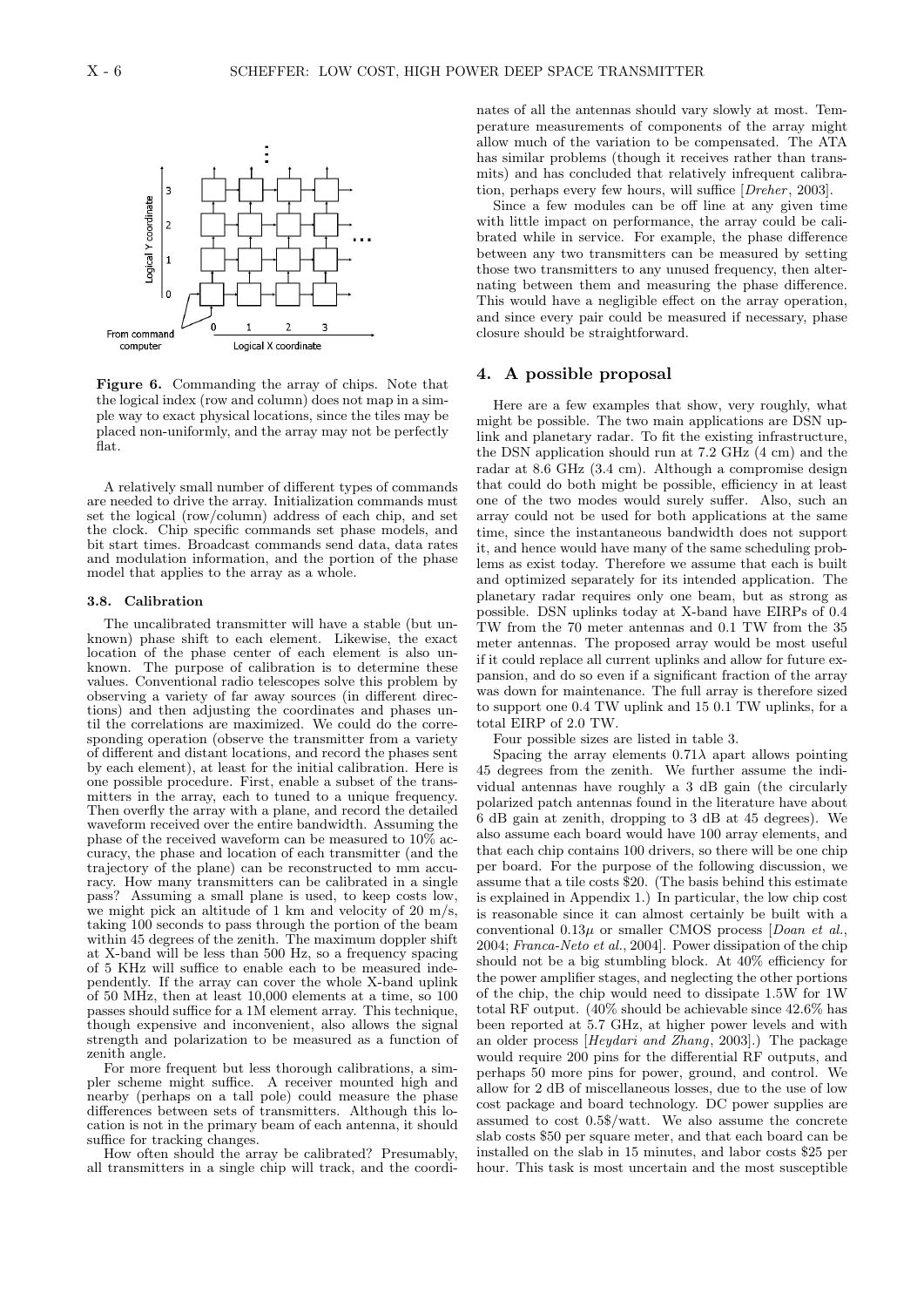to tradeoffs. Embedding the power, RF, and command distribution in the slab would make the slab more expensive but the installation easier.

The column labeled 'Existing' has roughly the performance of the existing radar transmitters. It would cost about \$9 million to build, much less than the cost of one new 34 meter dish for the Deep Space Network [JPL, 2002]. The largest model, still significantly less expensive than a 100 meter antenna, would have about 30 times the EIRP of any existing transmitter. This would allow study of the rings and moons of Uranus, and enable a quite detailed study of any main belt asteroids. Note that unlike single dish transmitters, there is no technical reason preventing even larger transmitters from being built, if desired.

Table 3. Different possibilities for transmitter sizes. For comparison, the largest existing transmitters are Goldstone, with an EIRP of roughly 10 TW at any elevation, and Arecibo, with an EIRP of roughly 20 TW within 20◦ of the zenth.

|                               | DSN    | Existing     | Bigger  | Large            |
|-------------------------------|--------|--------------|---------|------------------|
| Wavelength (cm)               | 4.0    | 3.5          | 3.5     | $\overline{3.5}$ |
| Number of beams               | 16     |              |         |                  |
| Element spacing $(cm)$        | 3.0    | 2.5          | 2.5     | 2.5              |
| Tile size $(cm)$              | 30     | 25           | 25      | 25               |
| Elements per sq. meter        | 1100   | 1600         | 1600    | 1600             |
| Number of chips               | 125K   | 280K         | 750K    | 2M               |
| EIRP $(45^{\circ}$ elevation) | $2$ TW | <b>10 TW</b> | $74$ TW | 354 TW           |
| $EIRP$ (zenith)               | 4 TW   | 20 TW        | 148 TW  | 708 TW           |
| $Cost$ (millions of $\})$     | 5      |              | 24      | 63               |

# 5. Usage

With a flexible and dedicated transmitter, asteroid research in particular could be carried out much more efficiently. With no transmitter constraints, the receiver would be freed up for use over the entire allocated telescope time. It could acquire one observation, re-point, get another echo, and so on. This would be much more efficient than the current system even if asteroid research was allotted only the current fraction of telescope time.

If combined with a low cost receiving array (such as the ATA, estimated to cost \$28M) [SETI Institute, 2002], a dedicated asteroid research facility could be built for less than \$50M. With a dedicated facility, no asteroid need ever be 'lost', since they can be targeted by radar as soon as they are discovered. Even a single radar observation vastly improves an optically determined orbit since the radar measurements are largely orthogonal to optical measurements - optical measurements estimate angles but not distance, while radar is best at estimating range and range rate.

A more flexible transmitter would also help Arecibo in particular. Arecibo can only observe targets out to the range of Saturn if it must function as both a transmitter and receiver. This is because it has a limited field of view (about 20 degrees around the zenith). Thus a given target is in the field of view for a maximum of 2 hours, and that only in the most favorable circumstances. Since the round trip light time to Saturn is about two hours in the best of cases, Saturn and its moons can only be imaged in the best circumstances, which occur only every few years. Targets further away cannot be imaged at all. A transmitter with a wider field of view could allow Arecibo to probe Saturn regularly, perhaps probe further targets, and in general be more productive.

For spacecraft command communication, eliminating the need for each receiving antenna to simultaneously transmit allows a helpful gain in receive efficiency. The noise figure can be improved by almost a factor of 2 in some cases [JPL, 2003][Britcliffe1 and Fernandez1, 2001]. For the JPL

70 meter antennas, at S-band, the normal diplexed antennas achieve a 17◦K noise temperature, but a special receive-only modification built for Galileo achieved a noise temperature of  $9^\circ K$ 

## 6. Implications for SETI

One of the main ways the search for extraterrestial intelligence is conducted is by looking for microwave signals from other civilizations. Such efforts have been made, but even with large radio telescopes a TW or larger EIRP would be required for detection[Tarter, 2001]. Since the days of Cyclops [Oliver et. al., 1971] (the seminal SETI roadmap) this signal has been assumed to be generated by a high power, omni-directional, microwave beacon. However, it is a big assumption to expect another civilization, even if advanced and altruistic, to devote roughly the entire electrical output of the current Earth civilization to drive an omni-directional beacon in the hopes that someone, somewhere, is listening.

But an ommi-directional beacon may not be needed. An advanced civiliation may well be able to narrow down the list of likely targets. (Perhaps they only target stars with planets, a distinction we ourselves are beginning to make). A beacon built with the technology proposed here could illuminate a few hundred stars with TW signals for a few tens of M\$ and a few MW of power. This is easily within the reach of corporations and religious groups, who may be more motivated to transmit than governments. Therefore, if we ever do receive a signal, it may well consist of advertising or attempts at religious conversion, rather than words of wisdom from some galactic government.

### 7. Future Research

The basic technology needed for such a transmitter is not in doubt. There are many existing phase array transmitters, and all the elements needed to integrate the phase shifters and amplifiers have been demonstrated. The main uncertainty is cost. While the estimates are based on existing industrial experience (see Appendix 1), significant uncertainties remain. Three issues in particular stand out array element spacing, low cost IC packaging, and reference frequency distribution. First, the element spacing affects almost all aspects of the array. A detailed analysis of element spacing versus cost and performance is called for. Next, low cost packaging for the IC must be used - even a \$10 package would increase the budget by a factor of 1.5. We have assumed that the low power levels, narrow band operation, and generous margins for losses will allow us to compensate for very cheap packages, but this assumption must be verified. Finally, propagating the reference frequency from the (presumably) fiber optic distribution network to each chip needs further investigation. These issues, and a detailed design for physically mounting and connecting the PC boards, should be verified in detail before any mass production of components is initiated. Fortunately, a small number of the needed components could be combined into a small array, and evaluated in detail, before volume production is begun.

The future for this technique looks very promising. As chip geometries continue to shrink, the same techniques work at even higher frequencies. This allows more antennas on a board, for potentially higher EIRPs. For example, increasing the frequency from 8 to 32 GHz would allow 16 times as many antennas on a PC board of the same size and hence the same cost. If the chip technology, and particularly the pin count of cheap packages, keeps up, then this would allow 16 times the EIRP assuming the total power per board remains constant.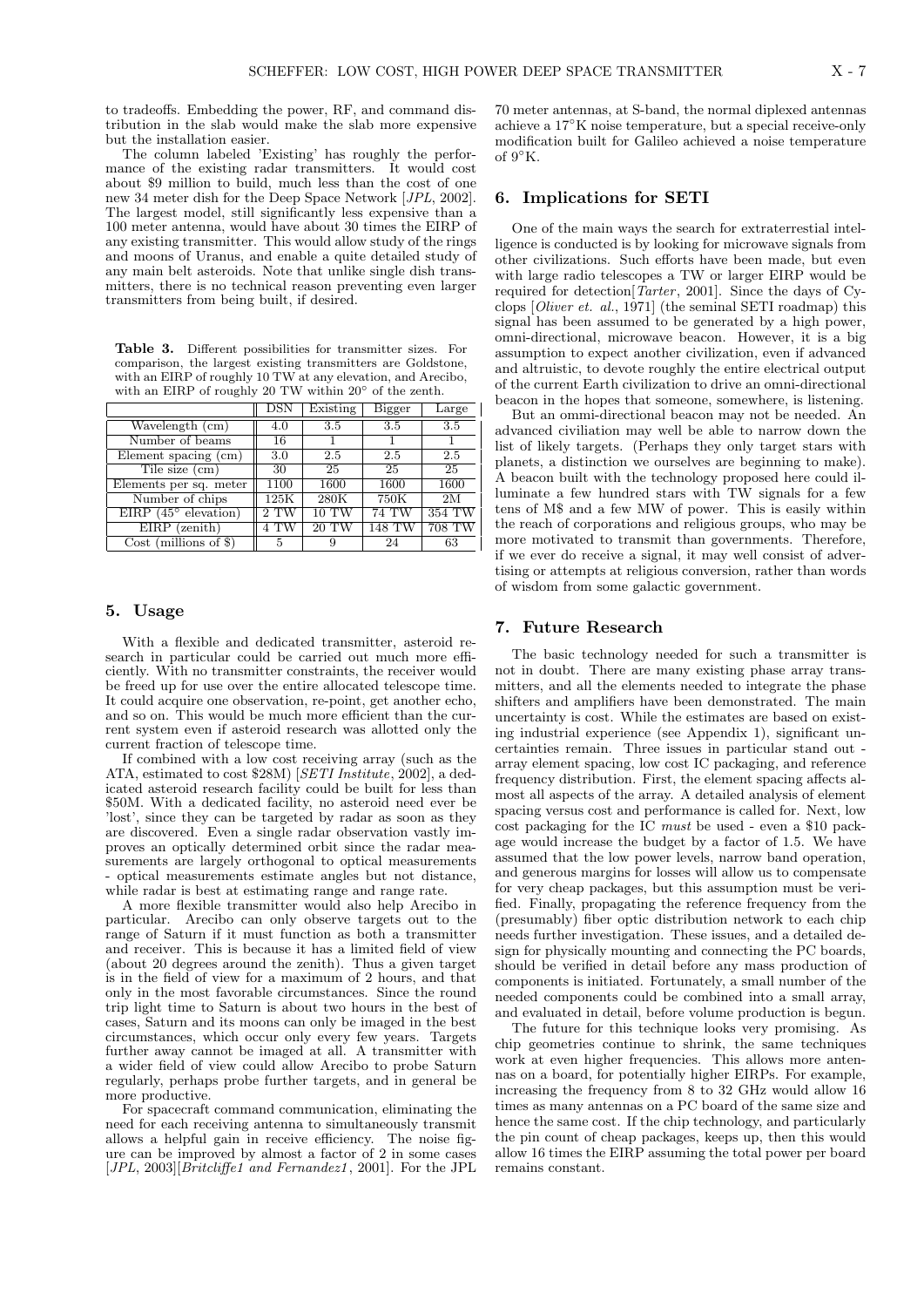# 8. Conclusions

It seems quite possible to build large phased array transmitters for deep space applications. Compared to the existing techniques of large transmitters and large dishes, these offer several advantages - lower cost, higher reliability and availablity, more flexibility, and potentially higher EIRP.

### Appendix 1: More detail on costs

Is a cost of \$20 per tile remotely feasible? The final proof is in the detailed design and quotes from vendors. Without a detailed design, any cost estimated must be derived from extrapolation from, and analogy with, existing components. In addition the savings from high volume production remain uncertain. Therefore all costs in this section are quite speculative. In particular, if any of the major assumptions -  $0.71\lambda$  spacing, low cost packaging, cheap optical receivers fails badly on detailed analysis, the cost could easily double.

A design that minimizes the total cost is difficult to determine, since all the major elements (board, package, and chip) interact. For example, PC boards are usually cut from 300 mm (actually 12 inch panels), so the PC board component would be cheaper if that size board was used. But (for the planetary radar) this would mean increasing the number of drivers per chip to 144. This in turn would increase the power dissipation, and require more pins, which may well lead to a more expensive package. In addition the lines to the antennas would now be longer, and a lower loss (and hence more expensive) substrate might be required.

Interactions such as this mean minimizing costs requires the parallel design of the PC board, the package, and the chip. Fortunately the design is conceptually simple and this should be practical. Furthermore all elements could be prototyped before volume production must start, so the risk of such an integrated approach should be manageable.

### PC board, backing plate, and spacers

Each tile is comprised of an aluminum plate, a PC board, and the spacers that keep them apart. The planetary radar tile proposed in this article is  $25 \text{ by } 25 \text{ cm}$ . Thin  $(0.032)$ inches, or a little less than 1 mm) aluminum plate sells for about \$10 per square meter, or \$0.63 per tile. Small spacers are a staple of the personal computer industry, and quite inexpensive. Therefore \$1 per tile is allocated for the aluminum backing plate and the spacers.

High volume PC board production is a routine industrial task. The cost of a board depends on the materials used, the number of layers, the tightness of the tolerances, the delivery schedule, and many other details. For the most common types of printed circuit boards, cost data is widely available. Table 4, from http://www.eeinternational.net, shows estimated production costs for boards of different types and volumes.

Table 4. Costs of printed circuit boards of different types and volumes.

| Quantity            | Single Sided             | Double Sided            | 4 Layers       |
|---------------------|--------------------------|-------------------------|----------------|
| (sq. ft)            | ${\rm (per\ sq.\ inch)}$ | $(\text{per sq. inch})$ | (per sq. inch) |
| 1,000               | \$ 0.14                  | \$0.18                  | \$ 0.25        |
| 3,000               | \$0.10                   | \$0.12                  | \$0.20         |
| 5,000               | \$0.08                   | \$0.10                  | \$0.18         |
| 10,000              | \$0.07                   | \$0.09                  | \$0.16         |
| 20,000              | \$0.06                   | \$0.08                  | \$0.14         |
| $30,000 \text{ up}$ | $\rm Contract$           | Contract                | Contract       |

What PC board characteristics are required? We need at least two layers, since we need to form stripline (transmission line) routing from the chip to the antennas, to keep a controlled impedance. We want no more than two layers, both because the cost is greater, and because extra layers cannot be used for most of the board area (since we are using it as an antenna). The only place where more layers could possibly be used is directly under the chip, and we should strive to use only two layers here as well. Although routing all needed signals in two layers is often difficult, in this case it should be possible since all the routing is planar, and all the chip outputs are balanced.

In terms of materials, the furthest antenna is roughly 170 mm (about 6.6 inches) from the center of the board. We need less than 2 dB of losses in this length to meet our spec.

The highest volume explicitly mentioned in the table (20,000 square feet) gives a cost for a double sided board of \$0.08 per square inch, which would result in a cost of \$7.76 per PCB. This estimate cannot be used as is, however. One the one hand, prices are still dropping with increased volume, and we need at least an order of magnitude more boards than is covered in this table. Each previous order of magnitude in volume drops the price in half. If this trend continues, it would imply a cost of about \$4.00 per board.

However, these prices are quoted for the most common PCB material, called FR-4. This material is relatively lossy in the microwave region, and a more expensive material will be needed. Driven largely by the communications market, there are a large number of alternative board materials available with a wide variety of performance/cost tradeoffs. For example, a paper by McCarthy and Morell [2003] discusses the manufacture of boards with a composite material composed of part PTFE (Teflon) for electrical performance and part FR-4 for mechanical performance and compatibility with existing processes. This material is very close to meeting our requirements - the losses are about 2.33 dB for the longest lines. For high volume production of boards with this material, they conclude "Preliminary data suggests the laminate material will cost 4.0x FR4 and finished printed circuit boards will cost OEMs 1.6-1.9x FR4, depending on volume". Applying this multiplier to the costs above yields a total board cost of a little under \$8 per board. Overall, a \$10 price per tile in high volume seems possible.

# The chip

There are three main components to the chip cost. The chips must first be built, then each chip must be tested and the good ones selected, and then these good parts must be put in packages. Volume is not a problem - a million or so chips at a few dollars each is well within the range of normal industrial practice. Note that Bluetooth chips, which combine digital logic and a 2.4 GHz transmitter and receiver, sell for less than \$5 [Souza, 2002] in quantities of millions per week [Bluetooth Special Interest Group, 2003].

We need 100 differential RF outputs. Since all outputs shall be on all the time, the current drain is relatively constant, and the total chip draw is only about 3 watts. 20 each of power and ground pins should be sufficient. With a few pins for command and control, perhaps 256 pins would be required. If the inputs and output (IOs) are arranged in two rows around the periphery, and assuming each is 120 microns wide, then the chip must be at least 4 mm on a side in order to accomodate the IOs. The output drivers described in Farzan and Johns [2004] nearly meet the requirements. They have differential output, operate at 10 Gbits/sec (5 GHz), and occupy 0.16 mm<sup>2</sup> in a  $0.18\mu$  CMOS technology. Scaling to  $0.13\mu$  would give 0.83 mm<sup>2</sup> and sufficiently fast operation. 100 of these drivers would occupy  $8.3 \text{ mm}^2$  or about half of a  $4 \times 4 \text{ mm}$  chip. Using public figures for a 130 nm process  $[UMC, 2004]$  (220K gates/mm<sup>2</sup>) and  $400K$  bits of memory/mm<sup>2</sup>), the required digital logic should fit in the center of a chip with little problem. The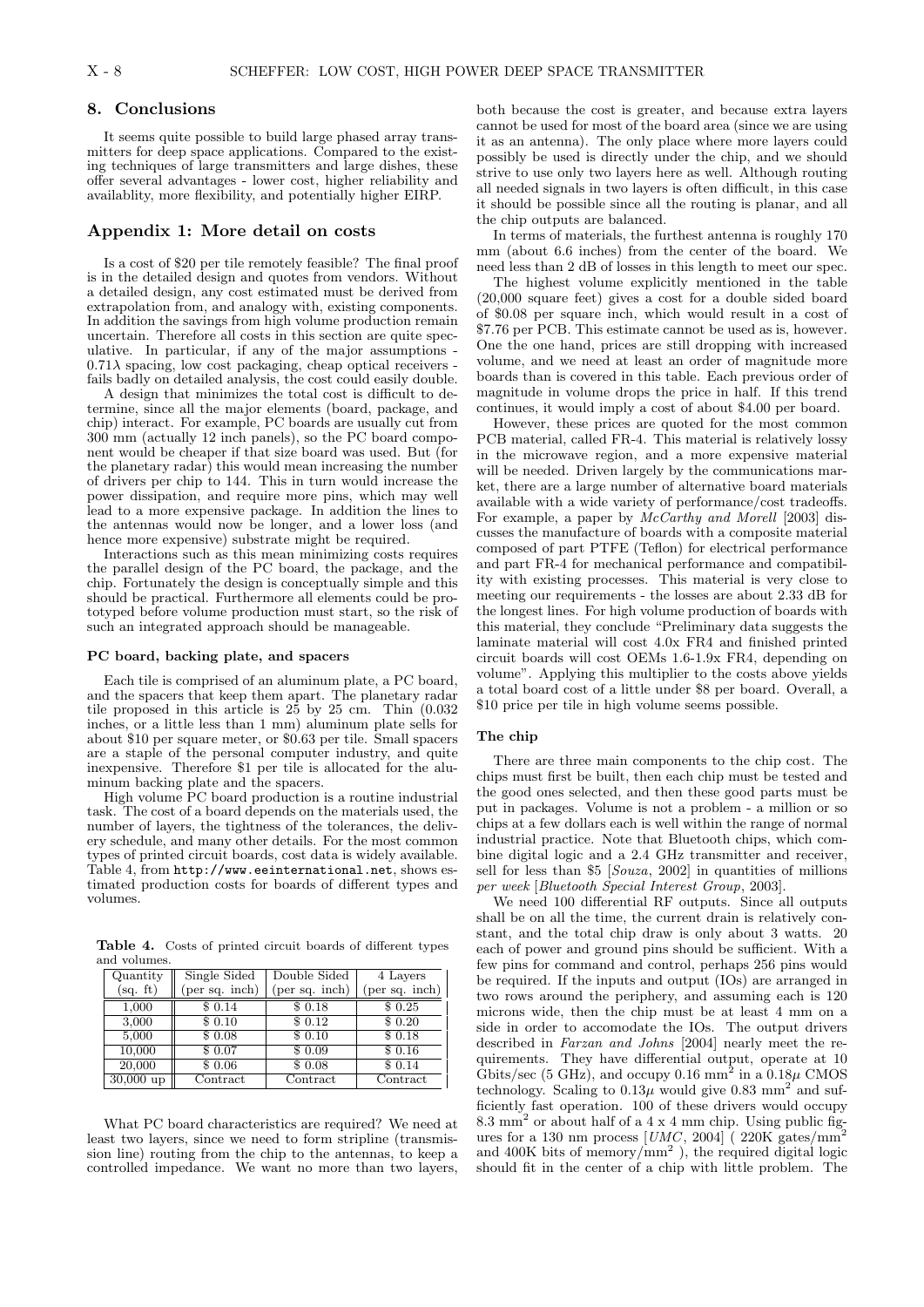16 phase oscillator, by far the largest analog component in the core, should fit in  $1 \text{ mm}^2$ , by analogy to a similar oscillatorHashemi et al. [2004]. These chips could be built in a standard CMOS process [Doan et al., 2004; Franca-Neto et al., 2004], which costs about \$1000 per 200 mm wafer processed [Clendenin, 2004]. About 1800 chips of this size would fit on a 200 mm wafer, and since the chips are small, the yield should be good (Bluetooth transceiver chips, a similar part, expect yields of 80-90% [ $Koupal et al., 2003$ ]). A cost of \$1/part seems possible for fabricating the silicon.

The next question is test costs. The digital part of the chip is quite conventional and should be easy to test. The analog portion consists of the phased lock loop, the phase generation, and the output drivers. With care, the basic functionality of the output drivers could probably be determined with digital measurements. The remaining analog parts such as the phase locked loop (and the RF characteristics of the output drivers, if those are required) would have to be evaluated with analog measurements. Perhaps the most similar chips in volume production are the various Bluetooth tranceivers, which also combine a moderate amount of digital logic with microwave analog functionality. These parts are built, packaged, and tested for roughly \$1.50 each to support their \$5 selling costs, and the test costs account for no more than \$0.50 of this [Ozev et al., 2002, 2001]. Though we need to test at a higher frequency, and our volumes are less, it seems reasonable to assume that we can test out chips for no more than \$2 each.

The final cost component is the package, where we assume a cost of about 1 cent/pin  $[SEMATECH, 2004]$ . This is a low cost package, not optimized for microwave design, but we assume that we compensate for the parasitics since we are only operating at a single frequency. At most 300 pins would be required, so about \$3.00 should be reserved for the package cost.

Overall a chip cost of \$6.00, composed of \$1 fabrication cost, \$2 test cost, and \$3 package cost, seems possible in volume production.

### Clock, power, and data

Each tile must get power to the chip, communicate with the neighboring tiles, and receive the master reference frequency. The power and data connections can choose from many existing technologies, with very conventional requirements. Perhaps \$1 per tile should be allocated for these connections.

The conceptually simple task of distributing the clock is one of the most difficult tasks to do cheaply. The most straightforward method would be to modulate a central laser at the reference frequency, drive it through a network of optical splitters onto a fiber for each tile, and convert from fiber to electrical on each tile. This would surely work, but is too expensive currently. For example, photodiodes that will work at this frequency cost roughly  $$10$  each[*Xponent*, 2003], not including assembly. On the plus side, most optical communications receivers are specified to work at −20 dBm, so only a few watts of optical laser power should suffice for the array.

The market for high speed optical components is changing rapidly as applications such as high speed optical networking and fiber to the home (FTTH) are developed. There are also many other engineering options - distribute a lower frequency reference using less expensive parts, then multiply it up on chip, or deliver the signal to the boards using waveguides or cables, using fibers only for the long distance transport, and so on.

For the cost estimates we assume that one of these methods is viable and can be implemented for \$3 per tile.

# Appendix 2: No amplitude control loses 1.05 dB for multiple beams

This appendix contains the math behind creating multiple beams from a phased array transmitter. We compute the tradeoff between number of transmitters, number of beams, and beam quality. We find the expected amplitude, power, phase noise, and determine the degradation if all transmitters have equal and fixed power.

### Rayleigh's random walk

We use a result first derived by Rayleigh [1880]. If we start at the origin, and make  $n$  steps of unit length in random directions, then the odds of finding the endpoint between  $r$ and  $r + dr$  from the origin is:

$$
\frac{2}{n}re^{-r^2/n}\mathrm{d}r
$$

. The mean squared displacement is  $n$ , leading to the well known result that the average displacement grows like  $\sqrt{n}$ . The X or Y component, considered alone, has mean 0 and variance  $n/2$ .

#### Intro

Assume that we have  $N$  transmitters, and wish to generate M beams. Furthermore, assume that each transmitter has an output power of 1 unit (either fixed at this value, or averaged over the whole array, depending on the model). Assume that the beams are randomly located on the sky, and assign the phases and amplitudes of each transmitter as follows. For each target, compute the desired phase at the transmitter. Then for each transmitter, sum (as vectors) the √ desired phases for each target, with amplitude  $1/\sqrt{M}$ . In the variable amplitude model this determines both the amplitude and phase for each element. In the constant power model we keep the phase but set the amplitude to 1. In the variable amplitude case the power per transmitter will average 1, by direct application of Raleigh's result above.

### Results with variable power transmitters

We look at the result as seen by one receiver. To do this, we add transmitter voltages with the phase shift appropriate for the receiver's direction. The  $1/\sqrt{M}$  contribution computed from that receiver will add up in phase. The other  $(M-1)N$  contributions shall appear as a sum of random vectors, and shall have magnitude approximately  $\sqrt{\frac{(M-1)N}{M}}$ . Thus the final voltage in the phase plane as seen by that receiver is shown in Figure 7:



Figure 7. How the voltages add up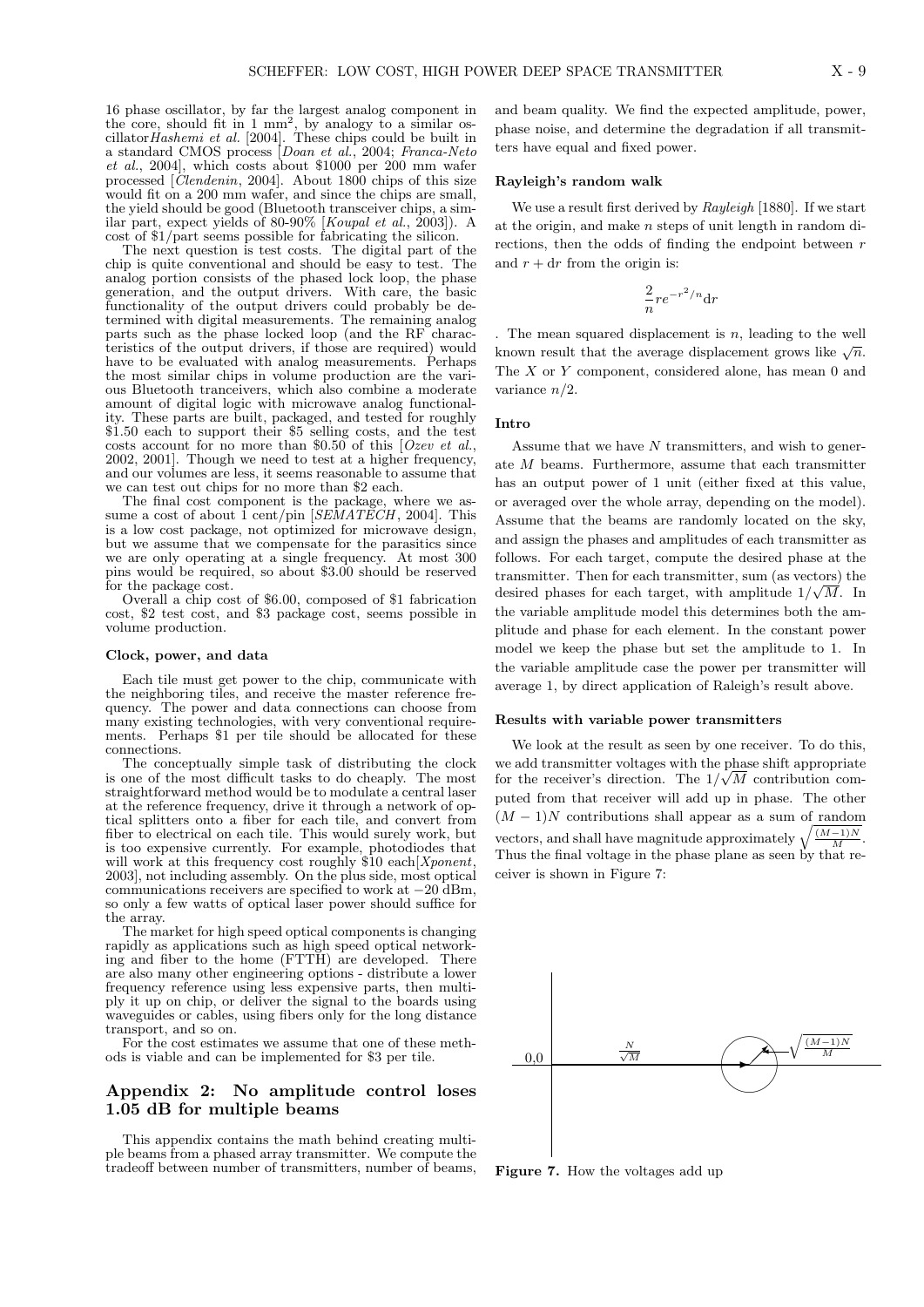Although drawn as a circle, the error is really a cloud. All we know is that the voltage vector ends somewhere in that area. Therefore the main characteristics of a beam are as follows:

The expected amplitude  $A(M, N)$  is

$$
A(M, N) = A_0 \frac{N}{\sqrt{M}}
$$

where  $A_0$  is the amplitude induced by a single transmitter. Equivalently the EIRP per beam is

$$
EIRP(M, N) = P_0 \frac{N^2}{M}
$$

where  $P_0$  is the EIRP of a single transmitter. To find the expected variance in voltage, we want only the X component of the cloud. This will be  $\frac{1}{M} \frac{(M-1)N}{2}$ , and the standard deviation will be the square root of this. The Y component alone will have the same variance. The relative uncertainty in amplitude yields the signal to noise ratio.

$$
S/N_{\text{power}}(M, N) = \frac{M - 1}{2N}
$$

and the phase noise (in radians) will be

PhaseNoise
$$
(M, N)
$$
 =  $\sqrt{\frac{M-1}{2N}}$ 

### Theory and Experiment

A simple program was written to test this model, and allows the user to experiment with  $N$  transmitters and  $M$ beams. The test case was 2 dimensional, which should make no difference. Each transmitter had an amplitude of 1 in the constant power case, and an average squared amplitude of 1 in the variable power case. We assume all the targets are far enough away so that the angles as seen by all transmitters are identical. The transmitters are randomly located between  $-N/2$  and  $N/2$  meters at an average density of 1 per meter. The beam angles are randomly chosen between  $\pm 45$ degrees of the zenith. The wavelength is randomly chosen to be 0.0567 . The results are shown in Table 5.

The agreement of theory and experiment for large M, values 100 or greater, is excellent. The agreement for small M is not as good, though this is to be expected. The real distribution is not per Rayleigh for  $M$  as small as 10 (his solution is valid only for large  $\overline{M}$ ), and the distribution cannot be measured well from few samples. The overall performance, however, is fine for the applications considered here.

#### Constant power transmitters

It complicates the design considerably if each transmitter has to be able to control its amplitude as well as its phase. How much do we give up with constant amplitude? First, we need to find the expected amplitude in the desired direction at each transmitter. We assume without loss of generality that the desired signal has phase 0, and treat the remaining  $M-1$  vectors as a random walk. We get a diagram that looks like Figure 7, except that the displacement from the origin is  $1/\sqrt{M}$  and the circular error region now has radius  $\sqrt{\frac{M-1}{M}}$ , and is now much larger than the distance to the origin. This can be thought of as a random walk of radius nearly 1 (actually  $\sqrt{\frac{M-1}{M}}$ ) with the origin shifted slightly by  $1/\sqrt{M}$ . Note that this distribution, and the distribution after clipping, depends only on the value of  $M$ ; the variation with  $N$  is taken care of by summing  $N$  of these distributions.

Keeping the phase, but making the power constant, is the same as mapping every point in the phase plane along a given radial onto the single point where that radial intersects the unit circle. In other words, if the point is expressed in polar coordinates as  $(r, \theta)$ , we map it to  $(1, \theta)$ . We can treat this as follows.

The random part of the distribution consists of M-1 steps of size  $1/\sqrt{M}$ . From Rayleigh, the odds of finding this in the ring between distance r and  $r + dr$  is

$$
\frac{2M}{M-1}e^{-r^2}\frac{M}{M-1}\ r\mathrm{d}r
$$

To get the area density, we divide by the area of the ring to get

Density
$$
(r) = \frac{1}{\pi} \frac{M}{M-1} e^{-r^2} \frac{M}{M-1}
$$

We want the expected value of the X component of the resulting vector, compared to the value of  $1/\sqrt{M}$  that we get in the variable power case. This is computed by the following equation.

$$
\int_0^{2\pi} \cos(\theta) \lim_{M \to \infty} \left[ \frac{1}{\pi} \frac{M}{M-1} \int_0^{\infty} e^{-(r(q,\theta))^2 \frac{M}{M-1}} q \,dq \right] d\theta
$$
  
1/ $\sqrt{M}$ 

Where  $r(q, \theta)$  is the distance from the center of the distribution

$$
r(q,\theta) = \sqrt{(q\cos\theta - 1/\sqrt{M})^2 + (q\sin\theta)^2}
$$

The part of the formula in square brackets is the probability that the phase is within  $[\theta, \theta + d\theta]$ . This turns out to be a complicated expression which can be simplified provided we consider only large  $M$ , which explains the limit. The outer integral simply averages over all angles, taking the contribution to the X component times the probability that angle is found. Finally, we take the ratio to  $1/\sqrt{M}$  since that is the expected value in the variable power case.

We start by expanding the expression for  $r$  and using  $\sin^2 \theta + \cos^2 \theta = 1$  to get

$$
r^2(q,\theta) = q^2 - \frac{2}{\sqrt{M}}q\cos\theta + \frac{1}{M}
$$

and so the term in square brackets becomes

$$
\frac{1}{\pi} \frac{M}{M-1} \int_0^{\infty} e^{-(q^2 - \frac{2}{\sqrt{M}} q \cos \theta + \frac{1}{M})} \frac{M}{M-1} q \, dq
$$

Since we are only interested in  $M$  large, we can drop the terms of  $1/M$  which are the square of the terms with  $1/\sqrt{M}$ . To this order,  $M/(M-1) = 1$ , so we can drop these terms as well, to get

$$
\frac{1}{\pi} \int_0^\infty e^{-(q^2 - \frac{2}{\sqrt{M}} q \cos \theta)} q \,\mathrm{d}q
$$

which can be re-written as

$$
\frac{1}{\pi}\int_0^\infty e^{-(q^2)}e^{\frac{2}{\sqrt{M}}q\cos\theta)}q\,\mathrm{d} q
$$

We expand the second exponential into a power series and keep only the first term to get:

$$
\frac{1}{\pi} \int_0^\infty e^{-(q^2)} (1 + \frac{2}{\sqrt{M}} q \cos \theta) q \,\mathrm{d}q
$$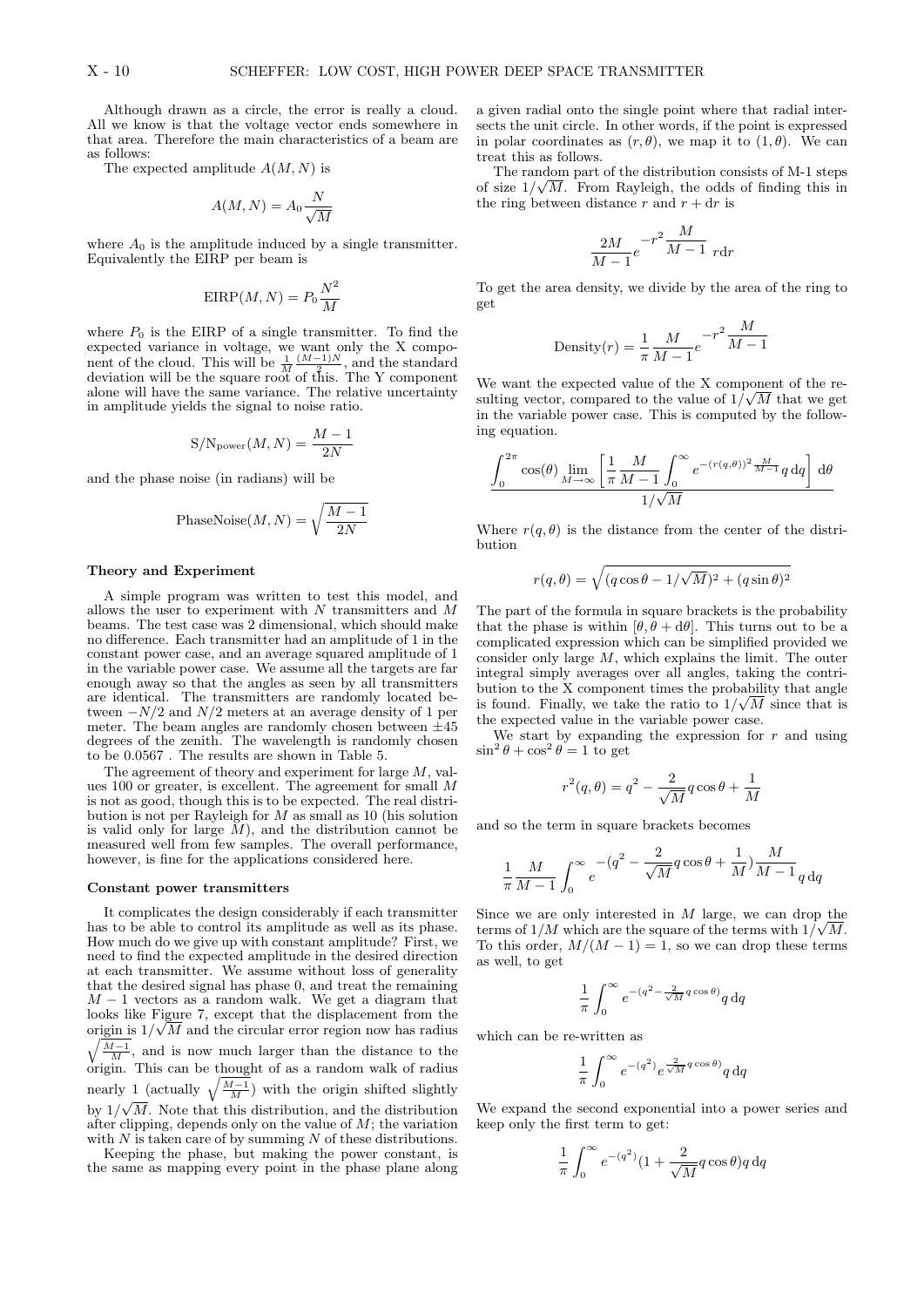| М    | Ν      | Amplitude |        | Ampl. Variation |       | Phase Variation |      |
|------|--------|-----------|--------|-----------------|-------|-----------------|------|
|      |        | Theory    | Exp    | Theory          | Exp   | Theory          | Exp  |
| 10   | 500    | 158.1     | 154.2  | 15              | 9.85  | 5.44            | 5.05 |
| 10   | 5000   | 1581      | 1531   | 47.4            | 73.9  | 1.71            | 1.93 |
| 10   | 50000  | 15811     | 15772  | 150             | 177   | 0.54            | 0.47 |
| 10   | 500000 | 158114    | 158231 | 474             | 438   | 0.17            | 0.14 |
| 100  | 5000   | 500       | 496    | 49.75           | 50.04 | 5.70            | 5.58 |
| 100  | 50000  | 5000      | 4979   | 157.3           | 159.6 | 1.80            | 1.82 |
| 100  | 500000 | 50000     | 49928  | 497.5           | 496.1 | 0.57            | 0.53 |
| 1000 | 50000  | 1581      | 1578   | 158             | 161   | 5.72            | 5.65 |
| 1000 | 500000 | 15811     | 15826  | 500             | 646   | 1.81            | 1.86 |

Table 5. Randomly located transmitters, random beam directions, variable power transmitters

The alert reader (if any) might well ask if this is legitimate, since the dropped terms are multiplied by powers of  $q$ , which ranges to infinity. However, the first term,  $e^{-q^2}$ , tends to 0 faster than the missing terms grow, and as M increases the contribution of the dropped terms becomes arbitrarily small compared to the terms we have kept. This gives us

$$
\frac{1}{\pi} \int_0^\infty q e^{-q^2} dq + \frac{1}{\pi} \frac{2 \cos \theta}{\sqrt{M}} \int_0^\infty q^2 e^{-q^2} dq
$$

The first term will not contribute to the outer integral, since it has no dependence on  $\theta$  and hence integrates to 0 over one whole cycle. This leaves

$$
\frac{1}{\pi} \frac{2 \cos \theta}{\sqrt{M}} \int_0^\infty q^2 e^{-q^2} dq
$$

This is a well known definite integral, value  $\sqrt{(\pi)/4}$ , leading to

$$
\frac{1}{\sqrt{M}} \frac{\cos \theta}{2\sqrt{\pi}}
$$

This is the non-uniform part of the probability that the phase is  $\theta$ . Now we integrate over all phases. If the phase is θ, the contribution to the phase sum is cos θ, so we multiply the contribution times the probability of that contribution to get

$$
\frac{1}{\sqrt{M}} \frac{1}{2\sqrt{\pi}} \int_0^{2\pi} \cos^2 \theta \, d\theta
$$

but  $\cos^2 \theta = 1/2 + 1/2 \sin(2\theta)$  has an average value of  $1/2$ , so the last integral has a value of  $\pi$ , leading to an expected output voltage of

$$
\frac{1}{\sqrt{M}}\frac{\sqrt{\pi}}{2}
$$

We compare this to the expected value with no clipping,  $1/\sqrt{M}$ , to get the final relative amplitude of

$$
\frac{\sqrt{\pi}}{2}
$$

To check the previous calculation, we can also evaluate the clipping process numerically, and compare this to the analytical result with no clipping. We do this for various values of  $M$ , as shown in Table 6.

Table 6. Results of numerical simulation

| М                | multiplier |
|------------------|------------|
| 4                | 0.94603    |
| 8                | 0.915935   |
| 16               | 0.901281   |
| 32               | 0.894021   |
| 64               | 0.890361   |
| 128              | 0.888486   |
| $\overline{256}$ | 0.887506   |
| 65536            | 0.886277   |
| 1048576          | 0.886242   |

It certainly appears reasonable that this value is converg-It certainly appears reasonable that this value is converg-<br>ing to  $\sqrt{\pi}/2 \approx 0.8862269$  for large enough M, and the rate of convergence is right  $(1/\sqrt{M})$  is about 1000 for the largest cases, and the result differs from the analytical limit by cases, and the result differs from the analytical limit by<br>roughly 1 part in 1000). This confirms  $\sqrt{\pi}/2$  as the expected value, and so the EIRP is about  $\pi/4$ , or about 0.7853 relative to the expected value of the variable amplitude case. This is a loss of approximately 1.049 dB.

So the final EIRP per beam is

$$
EIRP(M, N) = \frac{\pi}{4} P_0 \frac{N^2}{M}
$$

where  $P_0$  is the EIRP of a single transmitter. To find the expected variance in voltage, we now have the sum of the X component of N unit vectors oriented at random. This variance will be 0.5N, and the standard deviation will be the square root of this. The Y component alone will have the same variance. So the signal to noise, expressed in terms of power, is

$$
S/N_{\text{Power}}(M, N) = \frac{4}{\pi} \frac{M}{2N}
$$

and the phase noise (in radians) will be:

PhaseNoise
$$
(M, N) = \frac{2}{\sqrt{\pi}} \sqrt{\frac{M}{2N}}
$$

Comparing these predictions to experiment gives the results shown in Table 7. Once again the agreement is excellent for large M, and adequate for small M, as expected.

#### Evenly spaced transmitters

What if the transmitters are evenly spaced, as in the proposed design? Then the phases will presumably be more correlated, since for each direction there are just two random variables (initial phase and delta) instead of N. The experiment shown in Table 8 shows the effect of even spacing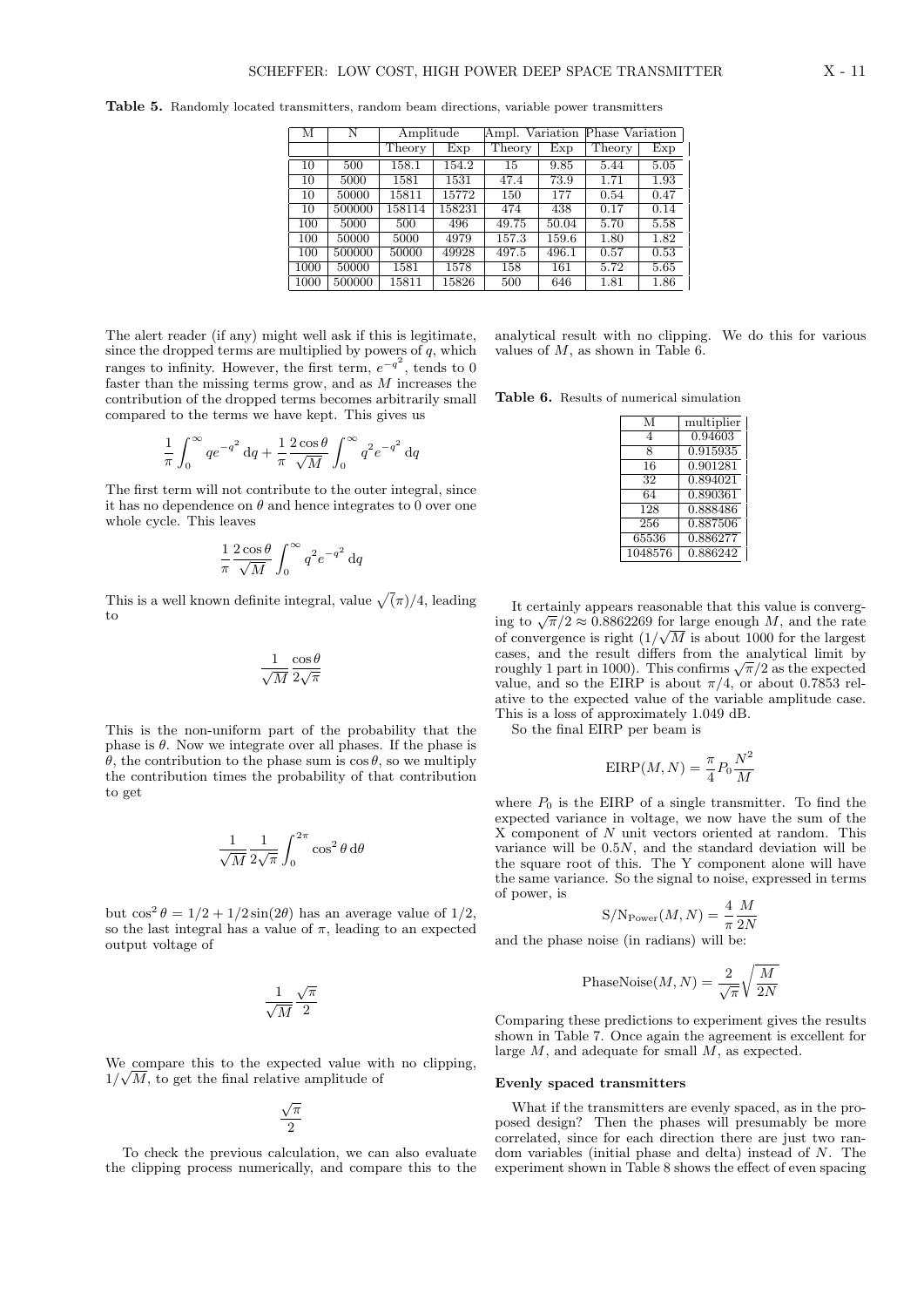### Table 7. Variance of the generated beams

| М    | Ν      | Amplitude |        | Ampl. Variation |      | Phase Variation |      |
|------|--------|-----------|--------|-----------------|------|-----------------|------|
|      |        | Theory    | Exp    | Theory          | Exp  | Theory          | Exp  |
| 10   | 500    | 140.1     | 137.4  | 15.8            | 12   | 6.46            | 8.16 |
| 10   | 5000   | 1401      | 1388   | 50              | 53   | 2.04            | 2.09 |
| 10   | 50000  | 14013     | 14086  | 158             | 208  | 0.65            | 0.47 |
| 10   | 500000 | 140125    | 141057 | 500             | 458  | 0.20            | 0.16 |
| 100  | 5000   | 443       | 441    | 50              | 51.6 | 6.47            | 6.15 |
| 100  | 50000  | 4431      | 4427   | 158             | 157  | 2.04            | 2.15 |
| 100  | 500000 | 44311     | 44310  | 500             | 533  | 0.65            | 0.73 |
| 1000 | 50000  | 1401      | 1401   | 158             | 163  | 6.47            | 6.49 |
| 1000 | 500000 | 14013     | 14016  | 500             | 611  | 2.04            | 2.03 |

Table 8. Evenly spaced transmitters, variable power

| М    | N      | Amplitude |        | Ampl. Variation |     | Phase Variation |       |
|------|--------|-----------|--------|-----------------|-----|-----------------|-------|
|      |        | Theory    | Exp    | Theory          | Exp | Theory          | Exp   |
| 10   | 500    | 158.1     | 175.9  | 15              | 38  | 5.44            | 10.06 |
| 10   | 5000   | 1581      | 1543   | 47              | 82  | 1.71            | 0.56  |
| 10   | 50000  | 15811     | 15770  | 150             | 87  | 0.54            | 0.13  |
| 10   | 500000 | 158114    | 158088 | 474             | 52  | 0.17            | 0.01  |
| 100  | 5000   | 500       | 511    | 49              | 65  | 5.70            | 5.91  |
| 100  | 50000  | 5000      | 5072   | 157             | 506 | 1.80            | 0.44  |
| 100  | 500000 | 50000     | 50101  | 497             | 717 | 0.57            | 0.04  |
| 1000 | 50000  | 1581      | 1578   | 158             | 149 | 5.72            | 4.32  |
| 1000 | 500000 | 15811     | 15789  | 500             | 490 | 1.81            | 0.50  |

Table 9. Evenly spaced transmitters of constant power

| М    | N      | Amplitude |        | Ampl. Variation |      | Phase Variation |      |
|------|--------|-----------|--------|-----------------|------|-----------------|------|
|      |        | Theory    | Exp    | Theory          | Exp  | Theory          | Exp  |
| 10   | 500    | 140.1     | 149.9  | 15.8            | 33.8 | 6.46            | 10.2 |
| 10   | 5000   | 1401      | 1394   | 50              | 83   | 2.04            | 1.52 |
| 10   | 50000  | 14013     | 14100  | 158             | 171  | 0.65            | 0.28 |
| 10   | 500000 | 140125    | 140978 | 500             | 321  | 0.20            | 0.06 |
| 100  | 5000   | 443       | 448    | 50              | 66   | 6.47            | 6.47 |
| 100  | 50000  | 4431      | 4469   | 158             | 463  | 2.04            | 0.97 |
| 100  | 500000 | 44311     | 44377  | 500             | 673  | 0.65            | 0.30 |
| 1000 | 50000  | 1401      | 1400   | 158             | 149  | 6.47            | 5.26 |
| 1000 | 500000 | 14013     | 14001  | 500             | 489  | 2.04            | 1.10 |

in the case of variable power, and Table 9 shows the results of the same experiment using constant power.

Except in the smallest cases, the variance in the amplitude seems to be a little more than predicted by the random model, and the variance in phase somewhat less. The random model still provides a fairly good prediction, however.

Acknowledgments. The author would like to acknowledge helpful discussion with the SETI Institute's Science and technology Working Group, in particular Mike Davis, Rick Fisher, and John Dreyer. The comments of the referees were also particularly helpful.

# References

- Ashkenazy, J., E. Levine, and D. Treves (1986), Conformal arrays of double-sided printed dipoles, in Antennas and Propagation Society International Symposium, vol. 24, pp. 553–556.
- Au, T. M., K. F. Tong, and K. Luk (1996), Performance of aperture-coupled dual-patch microstrip phased arrays, IEEE Transactions on Antennas and Propagation, 44, 1290 – 1295.
- Bluetooth Special Interest Group (2003), Bluetooth product shipments surpass one million units per week, http://www.bluetooth.com/news/sigreleases.asp.
- Britcliffe1, M. J., and J. E. Fernandez1 (2001), Tmo progress report 42-145: Noise-temperature measurements of deep space network dichroic plates at 8.4 gigahertz, JPL Techni-

cal Report, http://tmo.jpl.nasa.gov/tmo/progress report/42- 145/145F.pdf.

- Brookner, E. (2002), Phased array radars-past, present and future, in  $RADAR$  2002, pp. 104 – 113.
- Castleberg, P. A., and K. M. Xilouris (1997), The Arecibo Observatory, in Potentials, IEEE, vol. 16, pp. 33–35, 38–39.
- Clendenin, M. (2004), SMIC says sales up 29% in first quarterly report, EE Times.
- Cormier, R. A., and A. Mizuhara (1992), 250 kW CW klystron amplifier for planetary radar, IEEE Transactions on Microwave Theory and Technique,  $40, 1056 - 1062$ .<br>rnish, T. (2001), TMO Progress F.
- Cornish, T. (2001), TMO Progress Report 42- 144: Single-Aperture Multiple-Carrier Up-Using a  $20$  Kilowatt X-Band http://tmo.jpl.nasa.gov/tmo/progress\_report/42-144/144C.pdf.
- 
- D'Addario, L. (2005), personal communication. Dickinson, R. M., D. L. Losh, R. D. Barber, and J. K. Dempsey (1999), A phase-control approach for a large-element coherent microwave power uplink system, IEEE Transactions on Antennas and Propagation, 47, 487 –.
- Doan, C., S. Emami, A. Niknejad, and R. Broderson (2004), Design of CMOS for 60 GHz Applications, in  $2004$  International Solid State Circuits Conference, pp. 440–441.
- Dreher, J. W. (2003), Phase stability of ATA fiber optic cables, http://intranet.seti.org/docs/ata/Memo/memo55.pdf.
- Farzan, K., and D. Johns  $(2004)$ , A CMOS 10-Gb/s powerefficient 4-PAM transmitter, IEEE Journal of Solid-State Circuits, 39, 529 – 532.